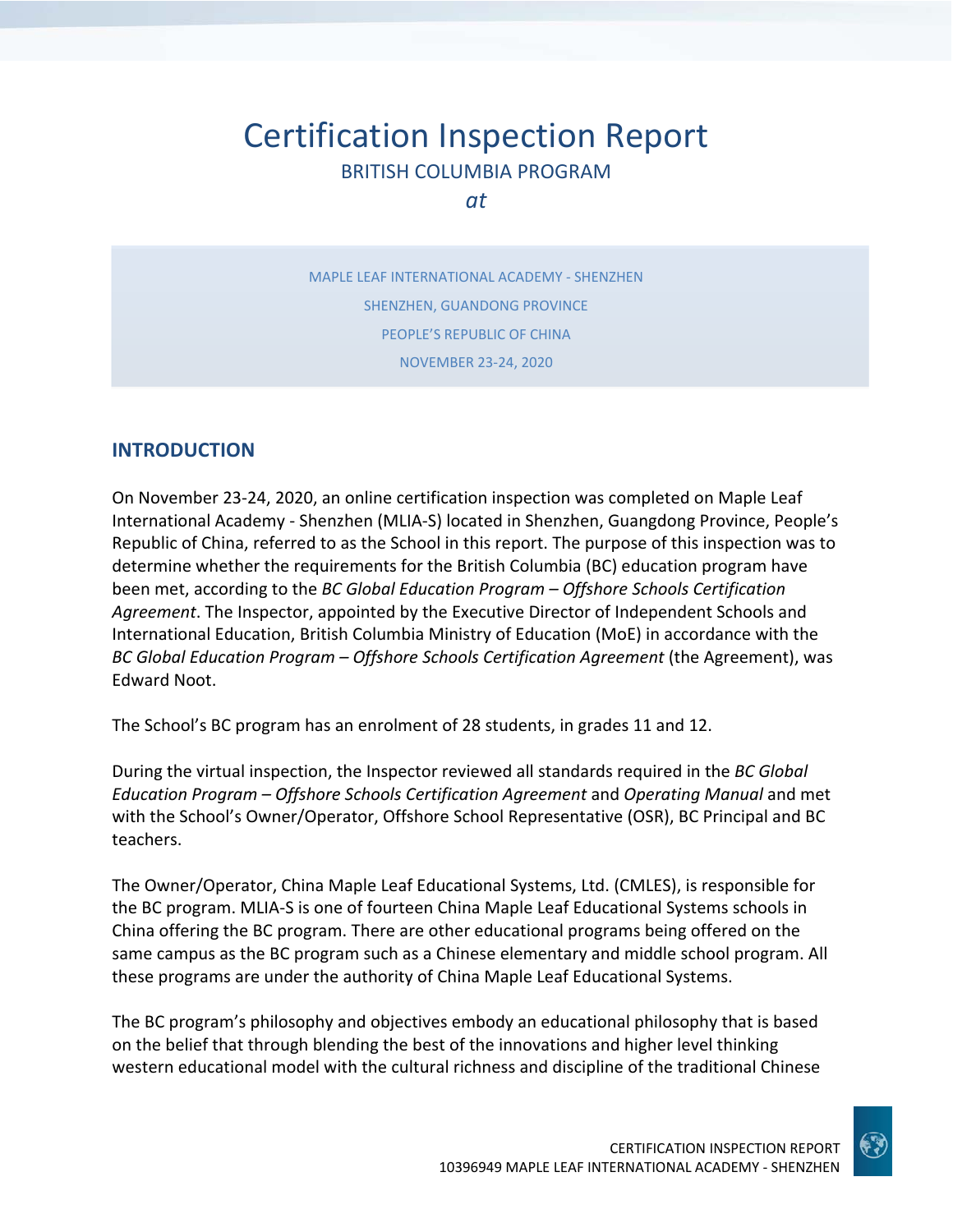educational model, students will be best prepared to meet the challenges of living and working in a more global society. The School assumes that every child has a strong desire to learn and to develop an understanding of the world, to share their knowledge, and to communicate their understanding, thoughts, and feelings through wide‐ranging personal expression.

The Inspector would like to thank Maple Leaf International Academy ‐ Shenzhen for its hospitality, cooperation and preparedness for the inspection visit.

**The School has satisfactorily addressed requirements contained in the previous inspection report.**

| $\Box$ Requirement | $\boxtimes$ Not    |
|--------------------|--------------------|
| $\Box$ Requirement | $\Box$ Requirement |
| Partially Met      | Applicable         |
| Met                | Not Met            |

Comment:

The previous inspection report contained no requirements, and the suggestions were reviewed during the School's follow check‐in on September 30, 2020.

#### **BUSINESS PLAN 1.0**

**The Owner/Operator has submitted a business plan to the BC Ministry of Education, confirming the sustainability of the program.**

| $\Box$ Requirement | $\boxtimes$ Requirement | $\Box$ Requirement |  |
|--------------------|-------------------------|--------------------|--|
| Met                | <b>Partially Met</b>    | Not Met            |  |

Comment:

China Maple Leaf Education Systems' strategic plan projects ambitious student enrolment totals, both across their system and at individual schools. In the past few years, however, enrolment of students in the BC program has not met expectations, with enrolment in a declining pattern. Maple Leaf International Academy – Shenzhen is now in its third year of operation and is offering the complete BC program. While enrolment numbers to date are nothing short of disappointing, the School is highly focussed on developing and growing this program, believing that the programming, vision and breadth of this particular academy is the right fit for the city of Shenzhen. MLIA‐S is distinct within CMLES as an elite academically orientated academy which requires all students to apply for admission and be accepted based primarily on academic ability. MLIA–S is well situated for growth with ample room at the current site.

The current worldwide COVID‐19 pandemic has been a significant factor, negatively impacting enrolment in private schools across China, and beyond. Although challenging, CMLES is well situated to weather this storm, and leaders are optimistic about rebounding enrolment once the pandemic is past. MLIA‐S's current programing and staffing levels are only sustainable because they are part of CMLES.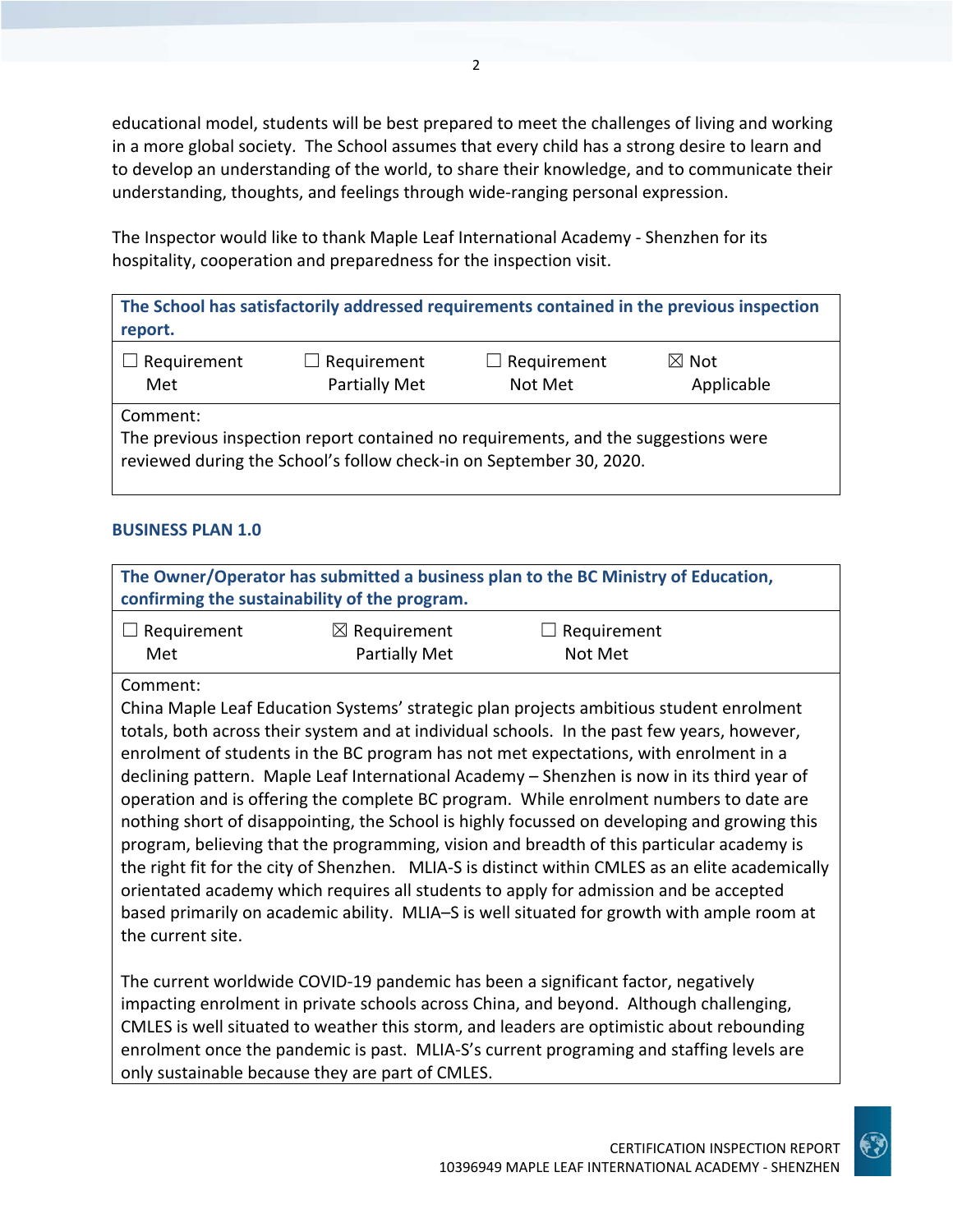MLIA‐S is on the cusp of graduating its first class in June 2021. This milestone event will likely prove pivotal in securing increased enrolment. A graduating class gives the school added credibility and sustainability in the eyes of potential parents. It will also demonstrate a track record of graduates' acceptance into reputable universities worldwide. The importance of this milestone event cannot be underestimated in the future success of this school.

Commendation:

CMLES is commended for establishing this unique academically focussed academy within its system.

#### **INSPECTION CATALOGUE 2.0**

| 2.02 The Owner/Operator meets all requirements as set forth in the BC Global Education<br>Program Offshore Schools Certification Agreement (the Agreement). |  |  |  |
|-------------------------------------------------------------------------------------------------------------------------------------------------------------|--|--|--|
| $\boxtimes$ Requirement<br>Requirement<br>$\Box$ Requirement<br>ப<br>Partially Met<br>Not Met<br>Met                                                        |  |  |  |
| Comment:<br>The Inspector confirms that the Owner/Operate meets all requirements set forth in the<br>Agreement.                                             |  |  |  |

**2.03 The Owner/Operator has written approval from the appropriate government entity to operate the offshore school, as outlined in section 5.03 of the Agreement.**

| $\boxtimes$ Requirement | $\Box$ Requirement   | $\Box$ Requirement |
|-------------------------|----------------------|--------------------|
| Met                     | <b>Partially Met</b> | Not Met            |

Comment:

The School was able to provide documentation dated 2017, indicating support and approval of the BC program by the appropriate governmental authority, the Longgang District Education Bureau; however, the approval letter does not fully comply with the requirements outlined in section 5.03 of the Agreement. The School confirmed that they have been granted an extension to meet this requirement. Once proper documentation is obtained it should be immediately forwarded to the MoE.

The School should note that the BC MoE will also be requiring certified translations of school approval letters in the future.

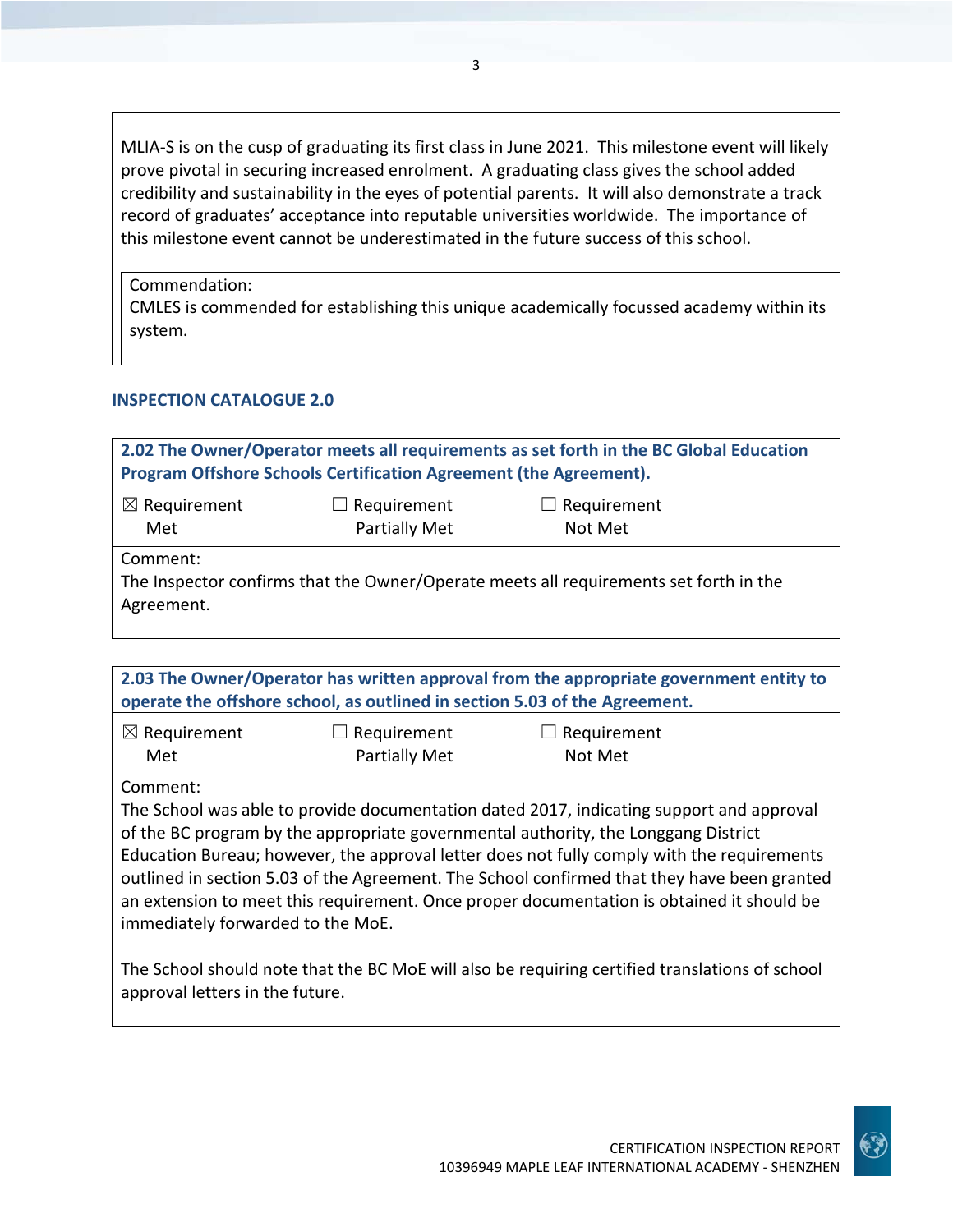| 2.04-2.05 The School meets local building, safety and cafeteria codes and regulations. The |  |
|--------------------------------------------------------------------------------------------|--|
| facilities are deemed to be suitable to support the BC program.                            |  |

| $\boxtimes$ Requirement | $\Box$ Requirement   | $\Box$ Requirement |
|-------------------------|----------------------|--------------------|
| Met                     | <b>Partially Met</b> | Not Met            |

#### Comment:

MLIA‐S is located in a multi‐building complex that includes all the necessary facilities to offer the BC program. The facility also includes unique speciality spaces such as dance studios, a golf simulator and a flight simulator. The cafeteria provides food services for all grades 1‐12 students and the campus and dormitories house all the students in the BC program during the week. The grounds include badminton and tennis courts, an outdoor swimming pool, an artificial turf field space, a running track, basketball courts and play areas for younger children. The School has a bright and open floor plan with wide hallways and natural light.

The Inspector reviewed translated copies of building and cafeteria inspections. All reports indicate that the School is in compliance with local regulations and authorities and facilities are suitable to support the BC program. These documents include a local engineering assessment verifying the buildings are safe for occupancy. The School is reminded that in the future, the BC MoE will require certified translations of relevant reports.

The Inspector reviewed the School's comprehensive emergency preparedness plans for fire or any natural disaster requiring a school evacuation. The Inspector confirms that China Maple Leaf Education Systems has a plan in place for Maple Leaf schools in the event any of their schools face a temporary or permanent closure due to an unforeseen event. The plan has been signed by the Offshore School Representative (OSR) for Maple Leaf and the Superintendent.

In addition, the Head of Maple Leaf International Academy ‐ Shenzhen has an emergency evacuation plan and has supplemented the Maple Leaf plan with specifics regarding the location of staff and students in the event of an unforeseen closure of the School.

The Inspector and Head of School reviewed emergency drill protocols and procedures, other emergency practices including the additional safety measures and protocols required by the Chinese government during the COVID‐19 pandemic.

10396949 MAPLE LEAF INTERNATIONAL ACADEMY ‐ SHENZHEN

CERTIFICATION INSPECTION REPORT

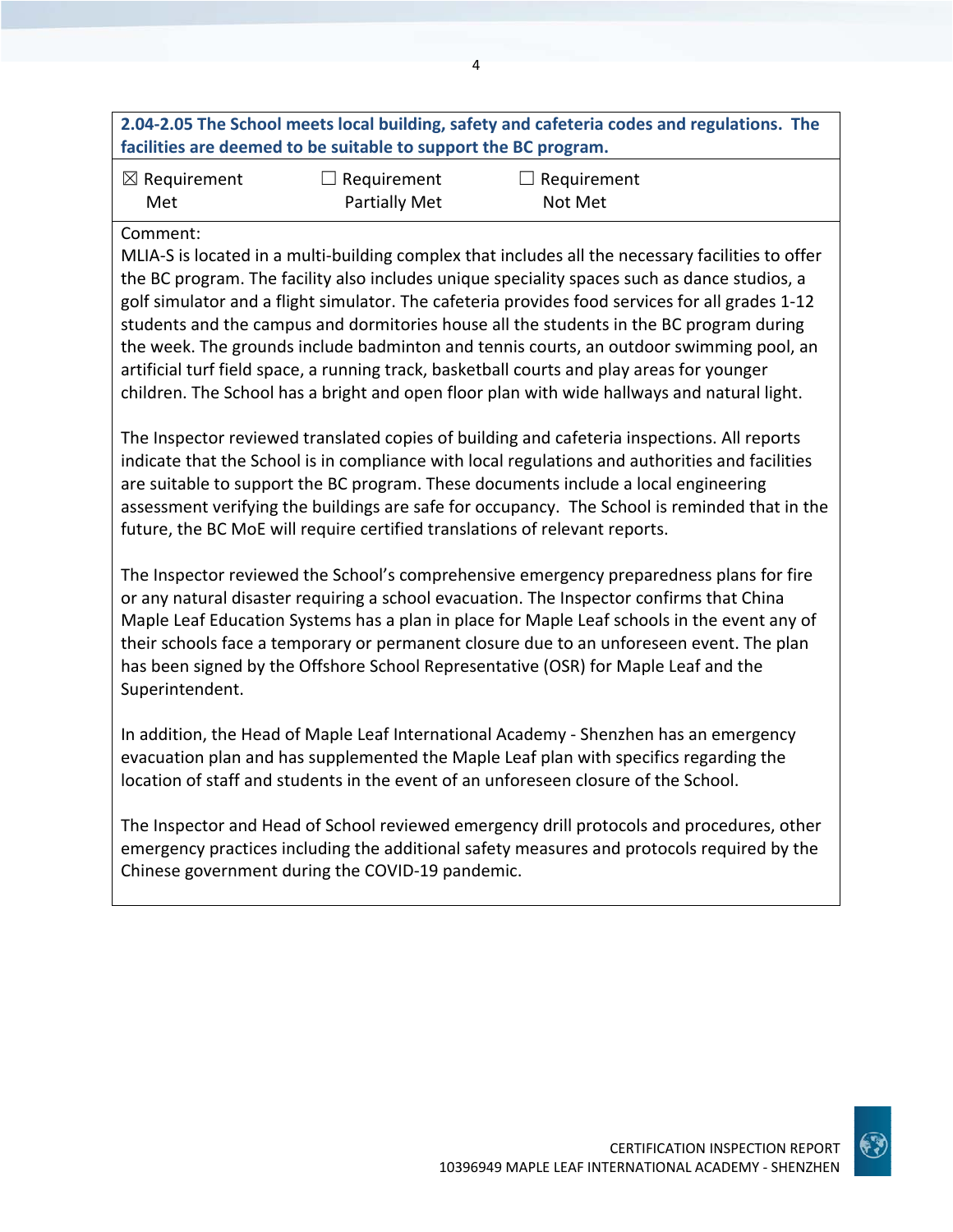**2.06 Offshore School Representative (OSR) ‐ The Owner/Operator must appoint an individual to act as offshore school representative. This individual must be confirmed by the province and must meet all of the requirements set out in section 14 of the Agreement.**

5

| $\boxtimes$ Requirement | $\Box$ Requirement   | $\Box$ Requirement |
|-------------------------|----------------------|--------------------|
| Met                     | <b>Partially Met</b> | Not Met            |

Comment:

The Owner/Operator has appointed an experienced individual to act as Offshore School Representative (OSR). The OSR meets the requirements set out in section 1 of the Agreement and has been confirmed by the BC MoE as suitable for this position.

The OSR contract was renewed on September 1, 2018. The Inspector confirms that the OSR is knowledgeable about all aspects of the School's operations and all related aspects of the Owner/Operator's business operations; particularly the governance, business and administrative functions of the Owner/Operator's operation of the School and that he is fully aware of his obligation to report critical information relating to changes in the operation of the School or ownership structure that could significantly impact the School's operation.

The OSR works closely with the superintendent and deputy superintendent of CMLES. The comprehensive administrative structure of CMLES provides robust support for individual schools in this system.

The annual report indicated that the OSR is aware of his obligation to report, in a timely fashion to the Ministry any critical information relating to any changes in the operation of the School and/or ownership structure that could have a significant impact on the School's operation – including proposed changes to the Owner/Operator's governance structure, financial situation and student and/or teacher safety.

The BC MoE has reviewed the multiple roles filled by the OSR, with respect to Schedule B, Part II 3) of the Offshore Certification Agreement, and provided CMLES with an exemption which allows the current OSR to fill these multiple roles until June 2023.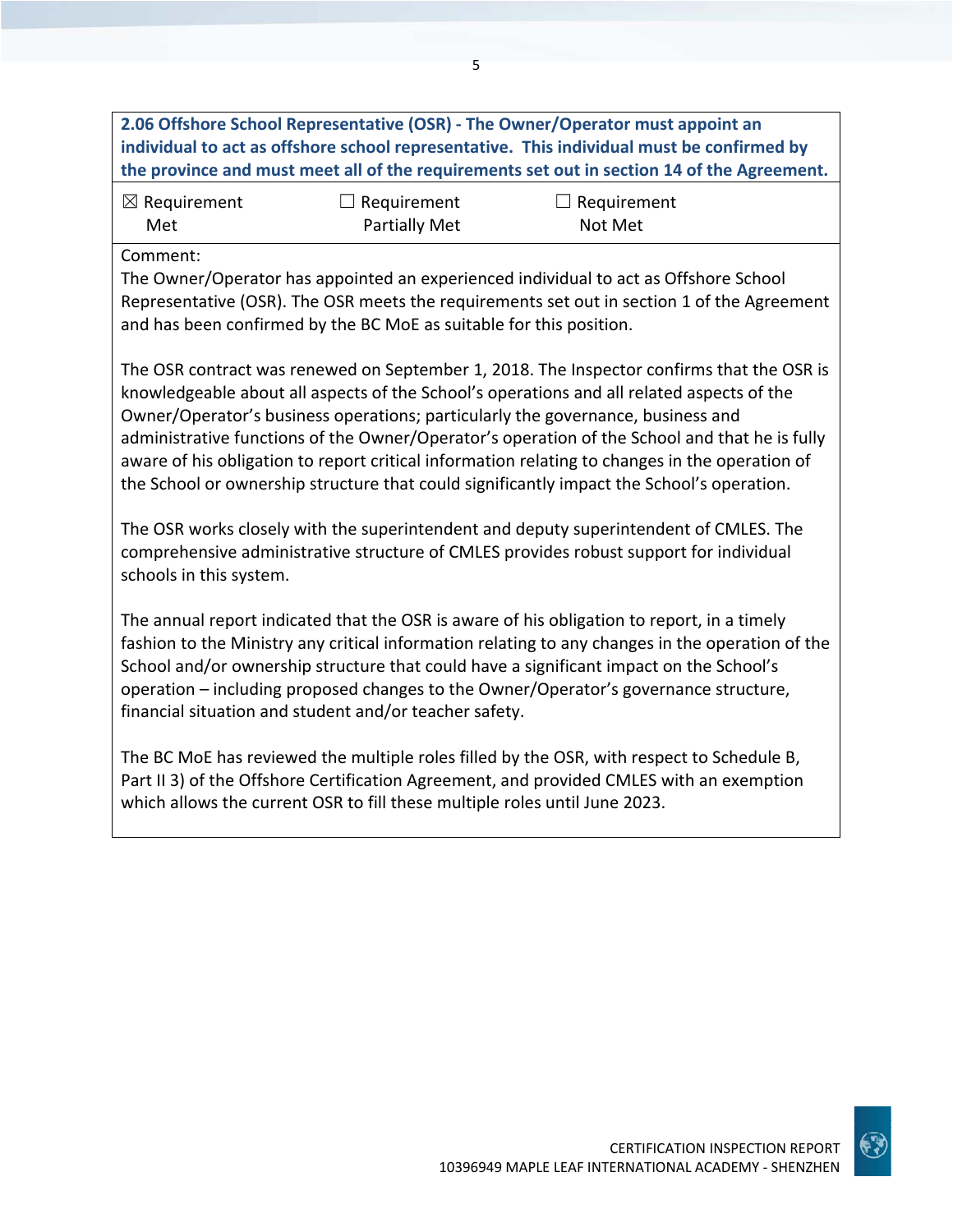| catalogue for offshore schools.                                               |                                               | 2.07 The Principal meets the requirements as outlined in section 2.07 of the inspection                                                                                                                                                                                    |
|-------------------------------------------------------------------------------|-----------------------------------------------|----------------------------------------------------------------------------------------------------------------------------------------------------------------------------------------------------------------------------------------------------------------------------|
| $\boxtimes$ Requirement<br>Met                                                | Requirement<br>$\Box$<br><b>Partially Met</b> | $\Box$ Requirement<br>Not Met                                                                                                                                                                                                                                              |
| Comment:                                                                      |                                               | The Principal/Headmistress is an experienced BC administrator, who comes with significant<br>experience and training for this role. She is currently in her second year at the School.                                                                                     |
| structure at MLIA-S. The inspector suggests that an update would be in order. |                                               | The Inspector reviewed the Principal's job description, which is the standard CMLES<br>document. While the job description outlines the expected role in compliance with the<br>Certification Agreement, it does not accurately reflect the somewhat unique administrative |
| Agreement.                                                                    |                                               | The CLMES principal contract is comprehensive and complies with all requirements under the                                                                                                                                                                                 |
|                                                                               |                                               | The Headmistress possesses a valid Certificate of Qualification from the BC Teacher<br>Certification Branch (TCB) which meets the requirements outlined in the Agreement.                                                                                                  |
| Commendation:<br>develop this Academy in its formative stage.                 |                                               | CLMES is commended for securing a highly experienced and well-respected leader to                                                                                                                                                                                          |
|                                                                               |                                               | 2.08 The School meets the administrative support requirements as outlined in section 2.08                                                                                                                                                                                  |

| of the inspection catalogue for offshore schools. |                    |                    |
|---------------------------------------------------|--------------------|--------------------|
| $\boxtimes$ Requirement                           | $\Box$ Requirement | $\Box$ Requirement |
| Met                                               | Partially Met      | Not Met            |

Comment:

The School employs a number of employees to provide various levels of administrative support to operate the School.

In addition to the significant support from China Maple Leaf Educational Systems, the School is assisted by a deputy head with primary responsibilities for the K‐9 program and oversite of general affairs, an English head who provides additional English support to students as needed, an admissions office, a business/finance office, and an administrative office which provides support in human resources, foreign affairs, and information technology.

The Headmistress is also strongly supported with a bilingual administrative assistant.

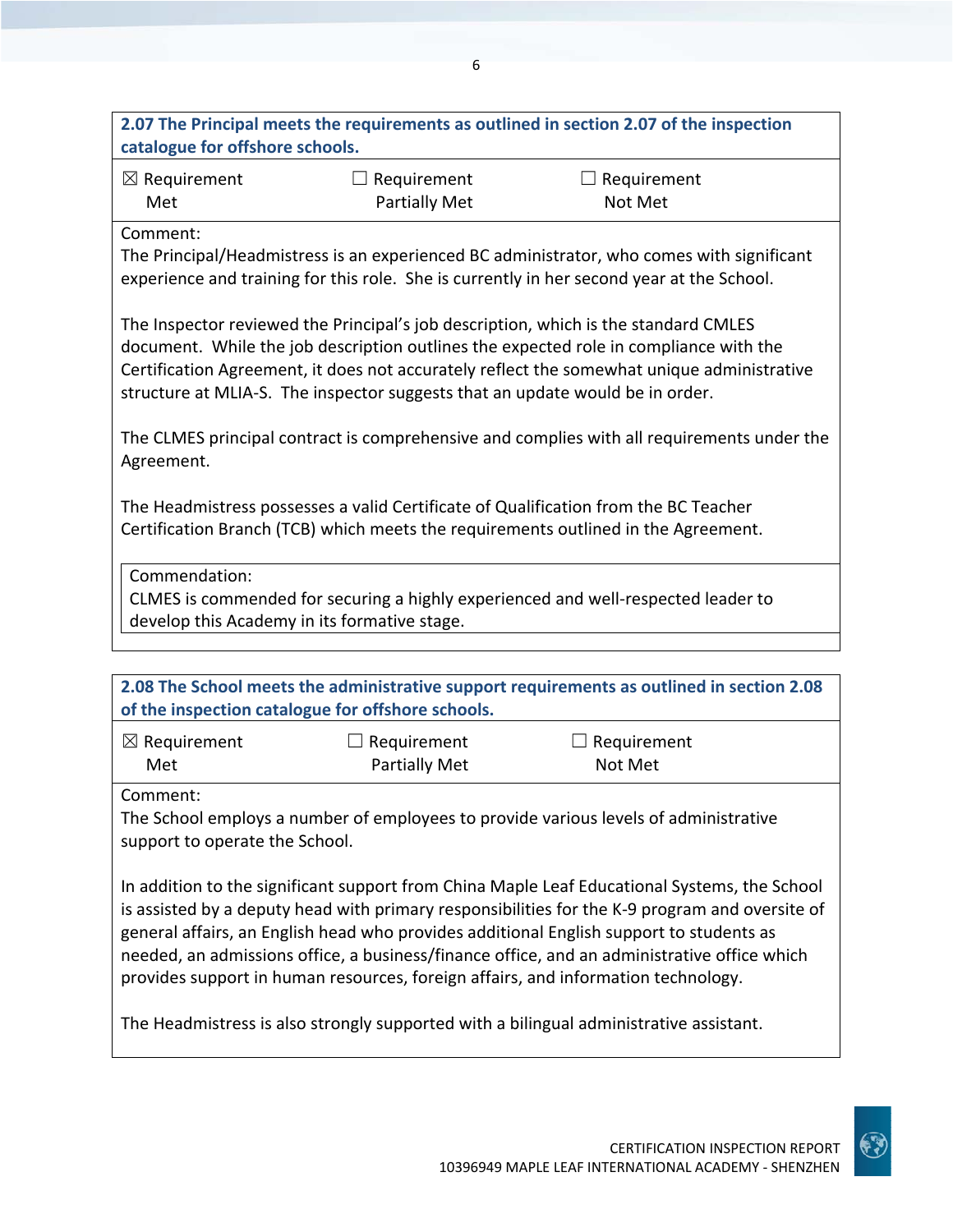**2.09 The School meets the Student Record requirements as outlined in section 2.09 of the Inspection Catalogue for offshore schools.**

| $\boxtimes$ Requirement | $\Box$ Requirement   | $\Box$ Requirement |
|-------------------------|----------------------|--------------------|
| Met                     | <b>Partially Met</b> | Not Met            |

Comment:

The School verified that student files are securely stored. The virtual inspection process allowed for the Inspector to view only limited files. They are maintained by the administrative assistant and contain all required elements including the current personal information consent forms for parents and students.

The School utilizes PowerSchool administrative software to manage student data.

| 2.10-2.18 of the inspection catalogue for offshore schools.              |                                            | 2.10-2.18 The School meets the teacher certification requirements as outlined in sections                                                                                                                                                                                               |
|--------------------------------------------------------------------------|--------------------------------------------|-----------------------------------------------------------------------------------------------------------------------------------------------------------------------------------------------------------------------------------------------------------------------------------------|
| $\boxtimes$ Requirement<br>Met                                           | $\Box$ Requirement<br><b>Partially Met</b> | Requirement<br>Not Met                                                                                                                                                                                                                                                                  |
| Comment:<br>Branch verification response file dated, September 23, 2020. |                                            | The Inspector confirms that all authorized persons under the Agreement possess valid and<br>current certification under the Ministry of Education, as confirmed by Teacher Certification                                                                                                |
| timely manner.                                                           |                                            | All six BC program teachers hold valid COQs, with no restrictions. The School is reminded to<br>observe expiry dates on interim certificates and to work towards permanent certification in a                                                                                           |
| checks on file.                                                          |                                            | All locally certified teachers have evidence of valid certification and local criminal records                                                                                                                                                                                          |
| maintaining a positive school culture.                                   |                                            | Staff contracts were reviewed and found to be comprehensive, addressing all the required<br>areas. Staff turnover at the School is not currently an area of concern. The Inspector<br>appreciated that the staff are highly committed to building a strong program and to               |
| Maple Leaf OSR is currently underway as per school policy.               |                                            | The Inspector confirmed that all teachers are employed under proper Chinese work permits<br>and appropriate visas. Teacher files are in order and well maintained and include evidence<br>that teacher evaluations are occurring as per school policy. A Headmistress evaluation by the |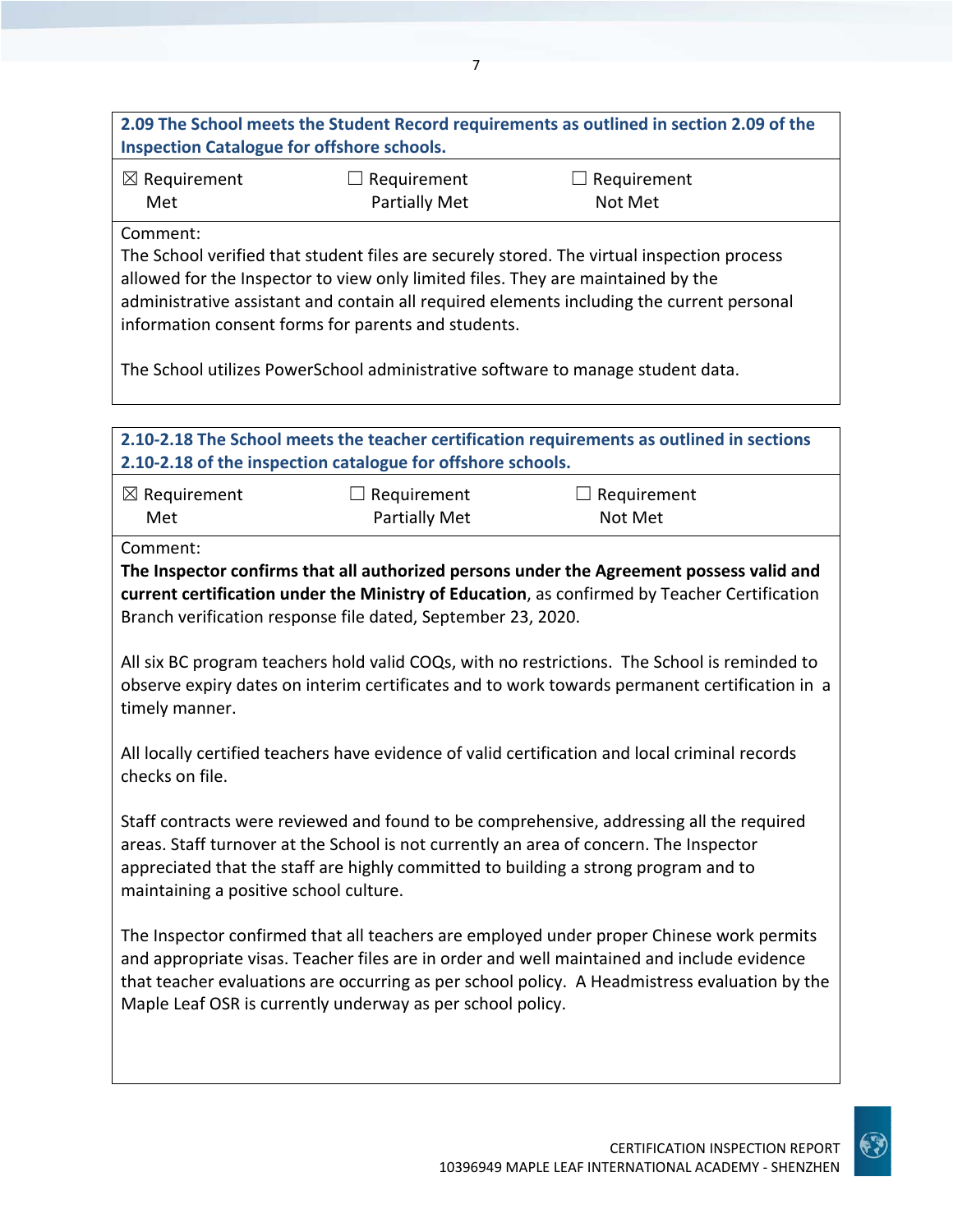Commendation:

The Inspector appreciated that the Headmistress and teachers are highly committed to building a strong program and to maintaining a positive school culture.

# **2.19 The School meets the requirements for curriculum implementation outlined in section 2.19 of the inspection catalogue for offshore schools.** ☒ Requirement Met  $\Box$  Requirement Partially Met  $\Box$  Requirement Not Met Comment: MLIA‐S benefits from a strong central office offering training, support, resources and ongoing professional development. The availability of wide-ranging professional development opportunities to both teachers and leaders in Maple Leaf schools is impressive. The School has successfully implemented the new curriculum as is evidenced in planning documents reviewed by the Inspector and in conversations with the Headmaster, Superintendent and teachers. The School demonstrated a strong understanding and utilization of the core competencies and big ideas which are evident throughout planning documents. Assessment practices are in line with the new curriculum and they remain an area for ongoing development within CMLES. First Peoples Principles of Learning are evident, but somewhat inconsistently applied. The Principles refer to the importance of time, place, identity and process in learning as opposed to content driven curricular connections. The Inspector suggests that First Peoples Principles of Learning are reviewed and, if necessary, adjusted for all courses in the BC program.

| 2.20 The School meets the requirements for English language assessment and acquisition<br>as outlined in section 2.20 of the inspection catalogue for offshore schools.                                                          |                              |                               |
|----------------------------------------------------------------------------------------------------------------------------------------------------------------------------------------------------------------------------------|------------------------------|-------------------------------|
| $\boxtimes$ Requirement<br>Met                                                                                                                                                                                                   | Requirement<br>Partially Met | $\Box$ Requirement<br>Not Met |
| Comment:<br>The Inspector confirms that the School meets the requirements for English language<br>assessment and acquisition.                                                                                                    |                              |                               |
| The Headmistress is responsible for overseeing, managing and making final decisions on<br>student admission and assessment of English language skills. All potential students are<br>personally interviewed by the Headmistress. |                              |                               |

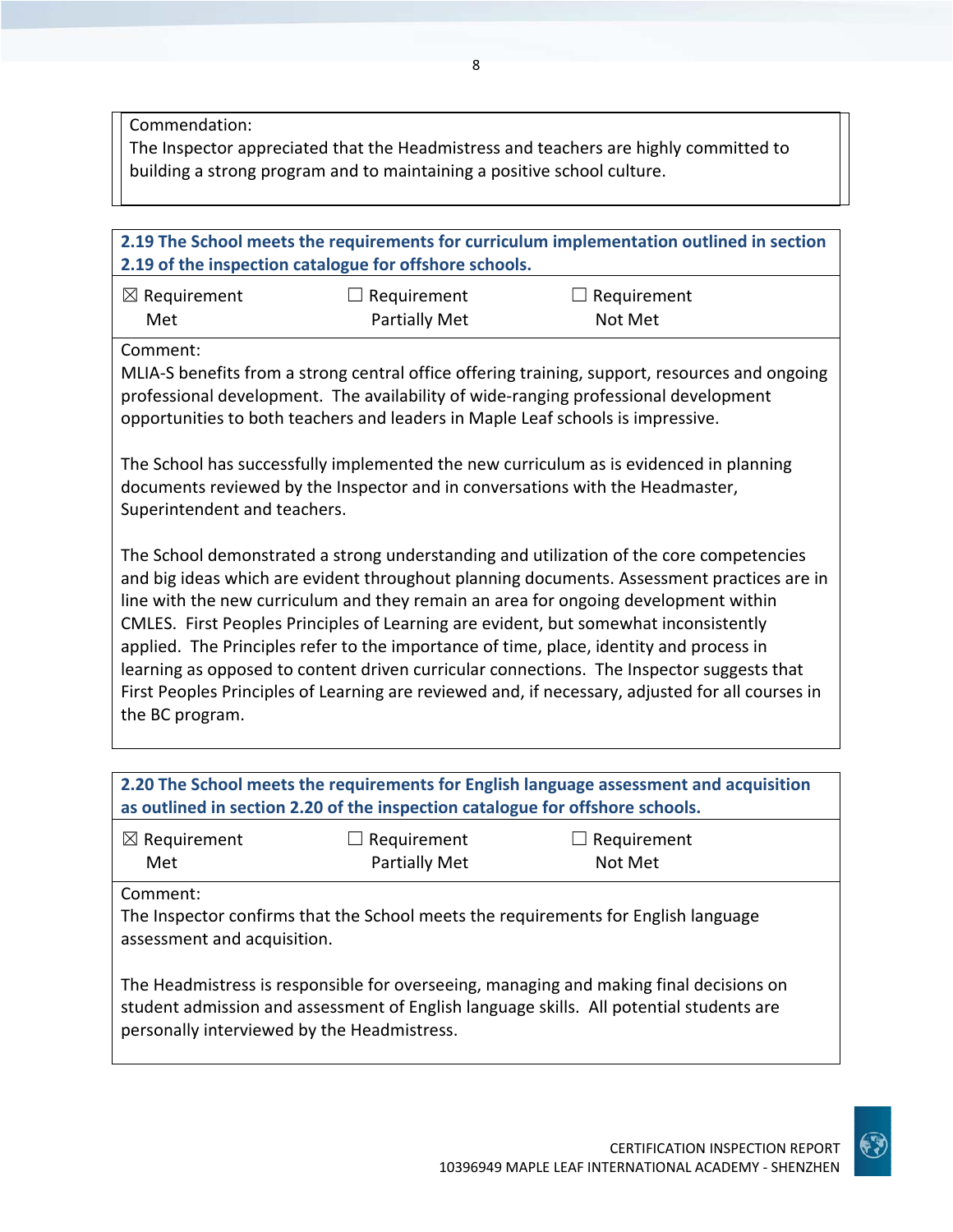The School offers wide ranging support for English language acquisition. These efforts are coordinated by the central office and support teachers with programs and strategies.

| 2.21(a-e) The School meets the course credit requirements (equivalency, challenge,<br>exemptions and BAA courses) as outlined in section 2.21 (a-e) of the inspection catalogue<br>for offshore schools.                                                                                                                                 |                                            |                               |  |  |  |
|------------------------------------------------------------------------------------------------------------------------------------------------------------------------------------------------------------------------------------------------------------------------------------------------------------------------------------------|--------------------------------------------|-------------------------------|--|--|--|
| $\boxtimes$ Requirement<br>Met                                                                                                                                                                                                                                                                                                           | $\Box$ Requirement<br><b>Partially Met</b> | $\Box$ Requirement<br>Not Met |  |  |  |
| Comment:<br>The Inspector confirms Mandarin 11 and 12 and Chinese Social Studies 11 as exempted<br>courses, which are being appropriately employed. The school is offering BAA Psych 12 as a<br>course this year, and they have completed the updated BC MoE course template.                                                            |                                            |                               |  |  |  |
| 2.21(f-g) The School meets the course overview/course planning requirements as outlined<br>in Schedule B Part I, 2. (e) of the Agreement; namely, that all BC program courses offered in<br>the School meet or exceed the ministry learning outcomes/learning standards identified in<br>the educational program guides for each course. |                                            |                               |  |  |  |
| $\boxtimes$ Requirement<br>Met                                                                                                                                                                                                                                                                                                           | $\Box$ Requirement<br><b>Partially Met</b> | $\Box$ Requirement<br>Not Met |  |  |  |
| Comment:<br>CMLES curriculum coordinators, under the direction of the deputy superintendent, have<br>prepared course overviews, along with some unit and lesson planning templates that<br>incorporate all the elements of the new curriculum.                                                                                           |                                            |                               |  |  |  |
| The Inspector confirms that course overviews for all courses offered from grades 11 -12 are<br>in compliance with the modernized curriculum. These overviews and accompanying lesson<br>plan templates are a valuable instructional planning support for teachers, particularly those<br>new to the BC curriculum.                       |                                            |                               |  |  |  |
| The course overviews identify the big idea, First Peoples Principles of Learning, core and<br>curricular competencies, and key ESL learning strategies.                                                                                                                                                                                  |                                            |                               |  |  |  |
| The School maintains a schedule of ongoing professional development to continue to support<br>teachers in their implementation of the BC curriculum.                                                                                                                                                                                     |                                            |                               |  |  |  |

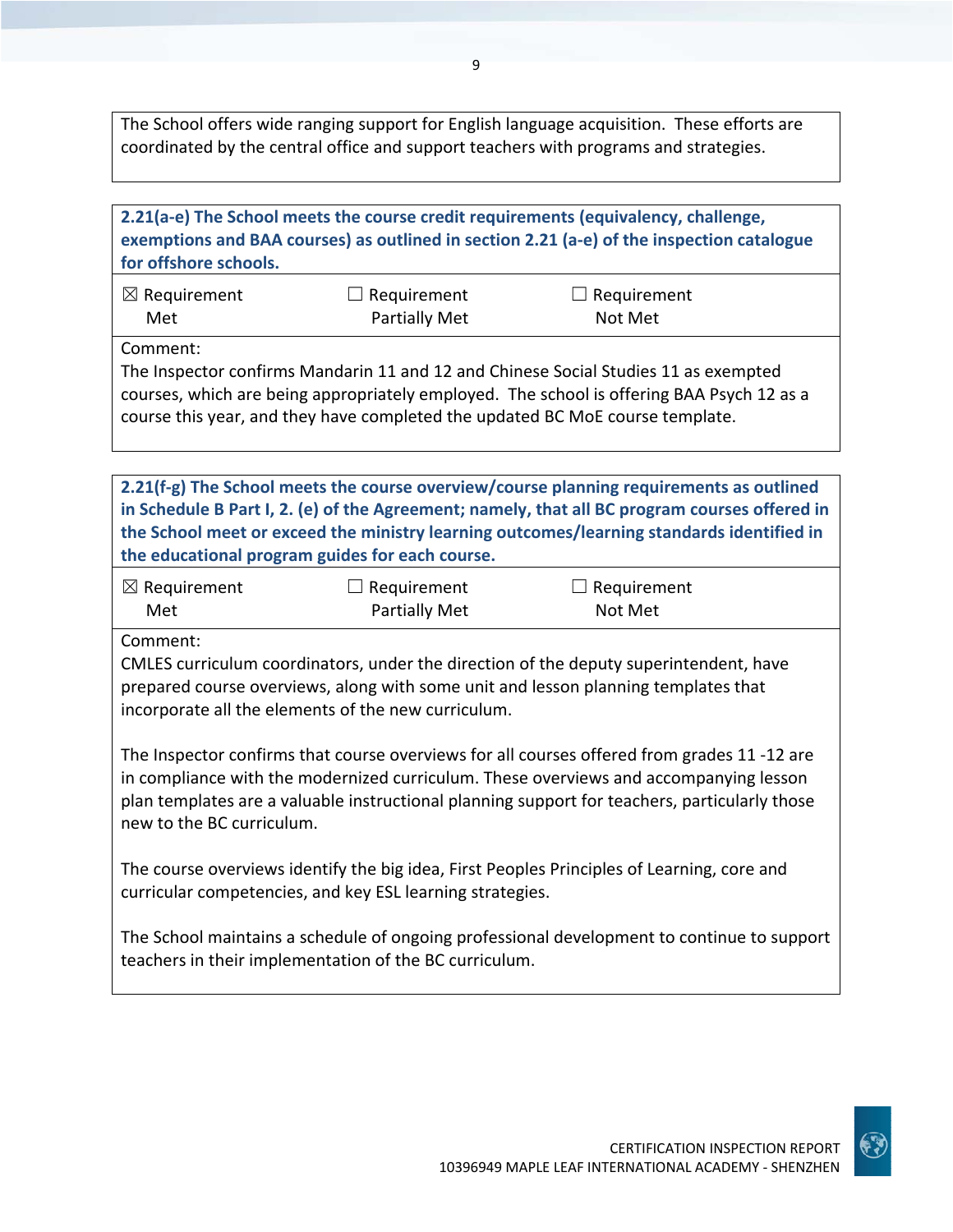**2.22 The School meets the instructional time allotment requirements as outlined in section 4.5 of the inspection catalogue for offshore schools, including the requirements set out in** sections 1.1 to 6, with the exception of s.  $4(5)(b)$ , 4 (6), 5 (8)(a) and (d) and s. 5.3 of **Ministerial Order 41/91, the Educational Standards Order, enacted under the Independent School Act.**

| $\boxtimes$ Requirement | $\Box$ Requirement | $\Box$ Requirement |
|-------------------------|--------------------|--------------------|
| Met                     | Partially Met      | Not Met            |

Comment:

MLIA‐S students are in session for a total of 1,040.5 hours per year, exceeding the 850 hours per year required by the Educational Standards Order.

The Inspector noted that the School coordinates a robust club program. The focus on clubs has shifted to student leadership so clubs are led by students with support from teachers.

**2.23 The School meets the assessment methods requirements as outlined in section 2.23 of the inspection catalogue for offshore schools.**

| $\boxtimes$ Requirement | $\Box$ Requirement   | $\Box$ Requirement |
|-------------------------|----------------------|--------------------|
| Met                     | <b>Partially Met</b> | Not Met            |

Comment:

The Inspector confirms that the School meets the requirement for assessment methods as outlined in the inspection catalogue.

The use of BC Performance Standards is encouraged by admin. Teachers make extensive use of rubrics and there is evidence that a variety of formative and summative assessment strategies are used to inform students about their learning and to help guide instruction for teachers. Students are able to re‐submit work and can demonstrate their learning in a variety of media.

Teachers use a variety of authentic assessment tools including projects and presentations, performance assessments and flexibility in the time needed for students to learn.

BC provincial assessments are invigilated according to Ministry of Education procedures.

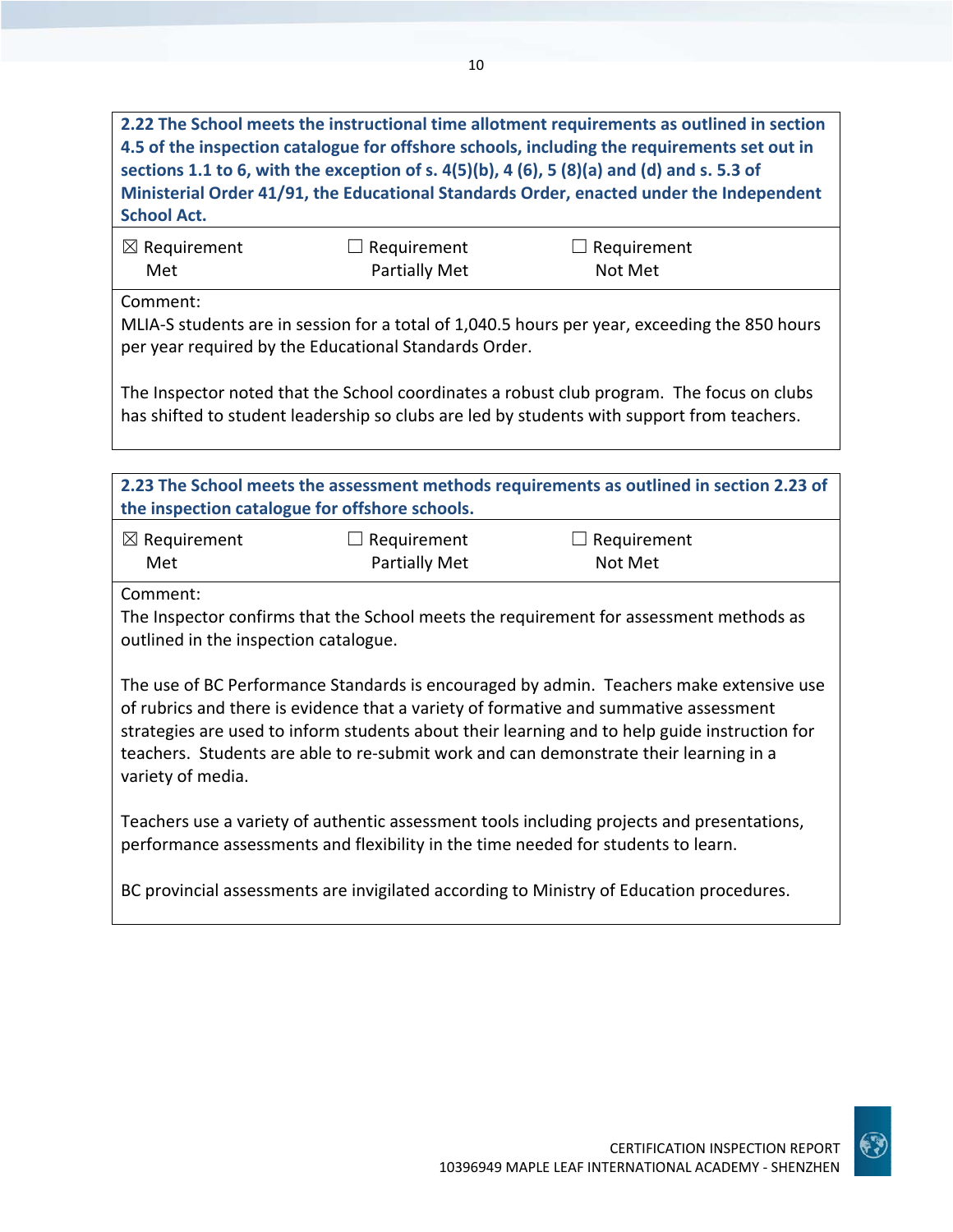| 2.24 The School meets the learning resources requirements as outlined in section 2.24 of   |                       |                                                                                                                                                                                    |  |  |  |
|--------------------------------------------------------------------------------------------|-----------------------|------------------------------------------------------------------------------------------------------------------------------------------------------------------------------------|--|--|--|
| the inspection catalogue for offshore schools.                                             |                       |                                                                                                                                                                                    |  |  |  |
| $\boxtimes$ Requirement                                                                    | $\Box$ Requirement    | $\Box$ Requirement                                                                                                                                                                 |  |  |  |
| Met                                                                                        | <b>Partially Met</b>  | Not Met                                                                                                                                                                            |  |  |  |
| Comment:                                                                                   |                       |                                                                                                                                                                                    |  |  |  |
|                                                                                            |                       | The Inspector confirms that School meets the expectations for learning resources as outlined                                                                                       |  |  |  |
| in the inspection catalogue.                                                               |                       |                                                                                                                                                                                    |  |  |  |
|                                                                                            |                       |                                                                                                                                                                                    |  |  |  |
|                                                                                            |                       | Students are assigned laptops and Wi-Fi is available in each classroom. Each classroom has an                                                                                      |  |  |  |
|                                                                                            |                       | interactive display board. The School has a wide variety of facilities including a makerspace                                                                                      |  |  |  |
|                                                                                            |                       | with 3D printers. Teachers use OneNote to share class resources with students. Wi-Fi                                                                                               |  |  |  |
| connections have recently been added to the high school dormitories.                       |                       |                                                                                                                                                                                    |  |  |  |
|                                                                                            |                       |                                                                                                                                                                                    |  |  |  |
|                                                                                            |                       | The School has a library which has comfortable seating and workspaces. The School has<br>electronic resources available such as ProQuest and is building a collection of hard copy |  |  |  |
| books.                                                                                     |                       |                                                                                                                                                                                    |  |  |  |
|                                                                                            |                       |                                                                                                                                                                                    |  |  |  |
|                                                                                            |                       | All subject areas are supported by appropriate text and online resources. The operating                                                                                            |  |  |  |
|                                                                                            |                       | practice is for the Principal to oversee and approve all learning resources, in consultation                                                                                       |  |  |  |
| with teachers as subject matter experts.                                                   |                       |                                                                                                                                                                                    |  |  |  |
|                                                                                            |                       |                                                                                                                                                                                    |  |  |  |
|                                                                                            |                       |                                                                                                                                                                                    |  |  |  |
| 2.25 The School meets the student progress report requirements as outlined in section 2.25 |                       |                                                                                                                                                                                    |  |  |  |
| of the inspection catalogue for offshore schools.                                          |                       |                                                                                                                                                                                    |  |  |  |
| $\boxtimes$ Requirement                                                                    | $\exists$ Requirement | $\Box$ Requirement                                                                                                                                                                 |  |  |  |
| Met                                                                                        | <b>Partially Met</b>  | Not Met                                                                                                                                                                            |  |  |  |
| Comment:                                                                                   |                       |                                                                                                                                                                                    |  |  |  |
| The School has three formal report cards per year along with two formal sets of parent-    |                       |                                                                                                                                                                                    |  |  |  |
| teacher interviews. Parents are also contacted individually as needed.                     |                       |                                                                                                                                                                                    |  |  |  |
|                                                                                            |                       |                                                                                                                                                                                    |  |  |  |

Parents and students have access to student achievement information online through the PowerSchool Parent Portal.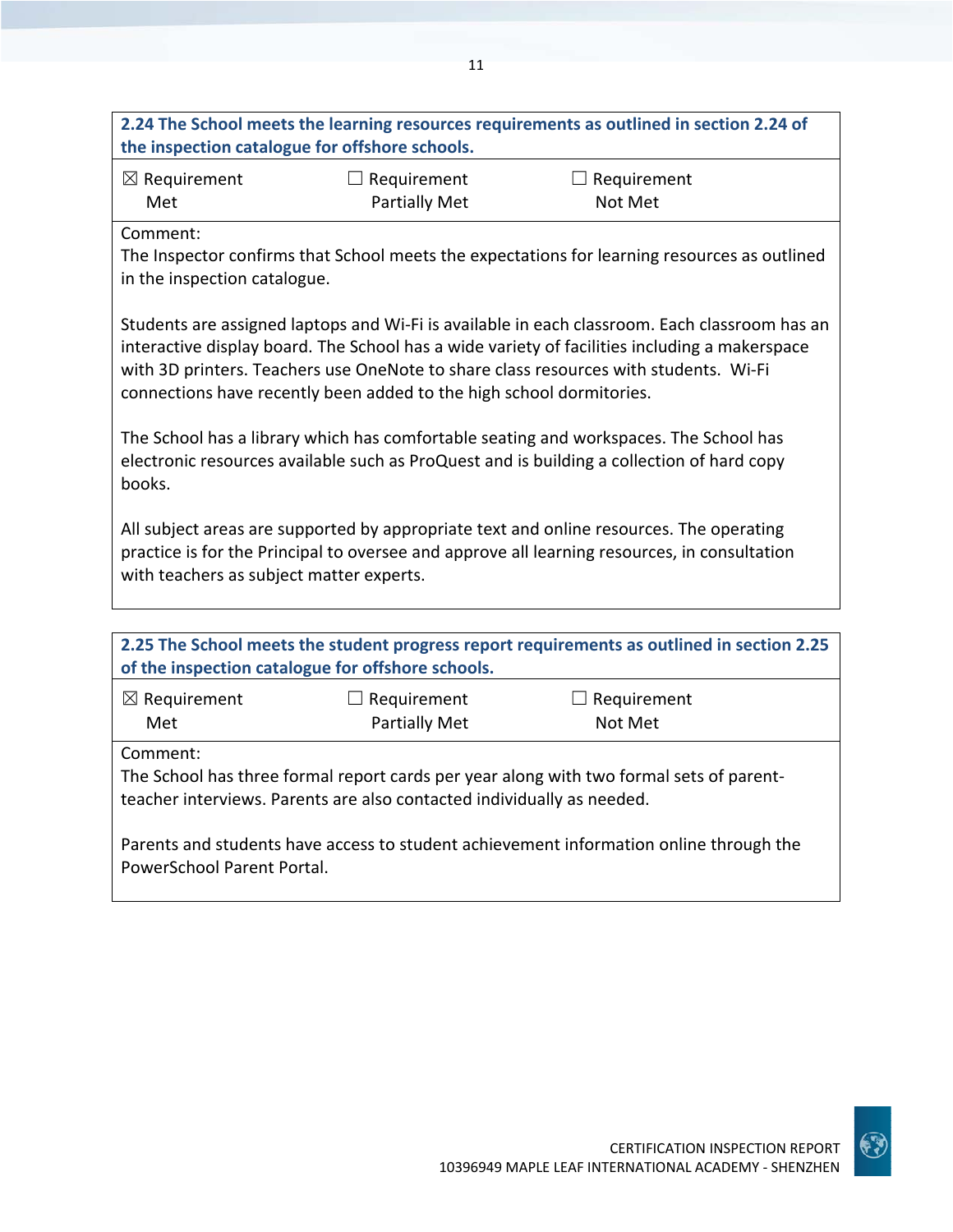# 12 **2.26 The School meets the parent/student handbook requirements as outlined in section 2.26 of the inspection catalogue for offshore schools.** ☒ Requirement Met  $\Box$  Requirement Partially Met  $\Box$  Requirement Not Met Comment: The parent/student handbook is a combination of central office policies and locally applicable policies and procedures. The handbook is bilingual, comprehensive and covers all required elements. The Inspector was privileged to meet with some students of MLIA‐S. The brief engagement was enlightening and encouraging. Commendation: The Inspector commends the ambitious, engaged and thoughtful students at MLIA‐S, who were able to articulately share the benefits of the BC program to their educational journey. **2.27 The School meets the teacher handbook requirements as outlined in section 2.27 of the inspection catalogue for offshore schools.** ☒ Requirement Met  $\Box$  Requirement Partially Met  $\Box$  Requirement Not Met Comment: The teacher handbook meets the requirements as outlined in sections 2.25 of the inspection catalogue. It contains the requisite policies on staff dispute resolution, teacher evaluation, principal/vice principal evaluation, human resources policies, student supervision, and student admissions. China Maple Leaf Educational Systems has defined the employment relationship for all authorized staff as directed by the BC Ministry of Education.

| 2.28 The School meets the distributed learning requirements as outlined in section 18 of<br>the Agreement and section 2.28 of the inspection catalogue for offshore schools. |                                     |                               |                               |  |  |  |
|------------------------------------------------------------------------------------------------------------------------------------------------------------------------------|-------------------------------------|-------------------------------|-------------------------------|--|--|--|
| $\Box$ Requirement<br>Met                                                                                                                                                    | $\Box$ Requirement<br>Partially Met | $\Box$ Requirement<br>Not Met | $\boxtimes$ Not<br>Applicable |  |  |  |
| Comment:<br>The School does not offer distributed learning courses.                                                                                                          |                                     |                               |                               |  |  |  |